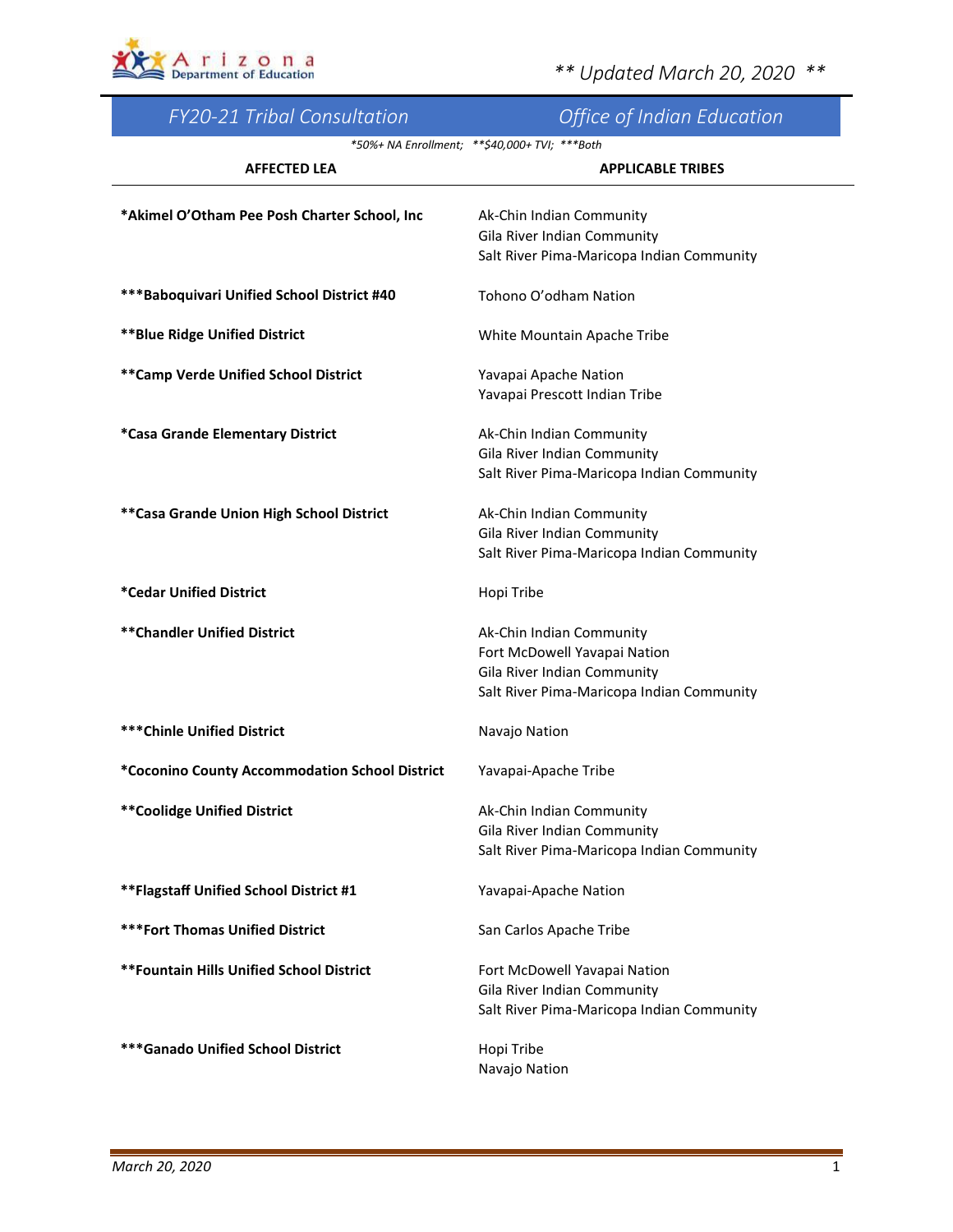

| <b>FY20-21 Tribal Consultation</b>            | <b>Office of Indian Education</b>               |
|-----------------------------------------------|-------------------------------------------------|
|                                               | *50%+ NA Enrollment; ** \$40,000+ TVI; *** Both |
| <b>AFFECTED LEA</b>                           | <b>APPLICABLE TRIBES</b>                        |
|                                               |                                                 |
| *Gila County Regional School District         | San Carlos Apache Tribe                         |
| *Ha:san Educational Services                  | Pascua Yaqui Tribe                              |
|                                               |                                                 |
| <b>***Holbrook Unified District</b>           | NONE Required - No Tribes in LEA's Area         |
| *** Kayenta Unified School District #27       | NONE Required - No Tribes in LEA's Area         |
|                                               |                                                 |
| ** Kyrene Elementary School District          | Ak-Chin Indian Community                        |
|                                               | Fort McDowell Yavapai Nation                    |
|                                               | Gila River Indian Community                     |
|                                               | Salt River Pima-Maricopa Indian Community       |
| **Laveen Elementary School District           | Ak-Chin Indian Community                        |
|                                               | Fort McDowell Yavapai Nation                    |
|                                               | Gila River Indian Community                     |
|                                               | Salt River Pima-Maricopa Indian Community       |
|                                               | Tohono O'odham Nation                           |
| <b>**Maricopa Unified School District</b>     | Ak-Chin Indian Community                        |
|                                               | Gila River Indian Community                     |
|                                               | Salt River Pima-Maricopa Indian Community       |
|                                               |                                                 |
| *McNary Elementary District                   | White Mountain Apache Tribe                     |
| <b>**Mesa Unified School District</b>         | Ak-Chin Indian Community                        |
|                                               | Fort McDowell Yavapai Nation                    |
|                                               | Gila River Indian Community                     |
|                                               | Salt River Pima-Maricopa Indian Community       |
| *Navajo County Accommodation District         | NONE Required - No Tribes in LEA's Area         |
| *Northeast Arizona Technological Institute of |                                                 |
| <b>Vocational Education</b>                   | Hopi Tribe                                      |
|                                               | Navajo Nation                                   |
|                                               |                                                 |
| ** Osborn School District #8                  | Ak-Chin Indian Community                        |
|                                               | Fort McDowell Yavapai Nation                    |
|                                               | Gila River Indian Community                     |
|                                               | Salt River Pima-Maricopa Indian Community       |
| <b>*** Page Unified School District</b>       | Navajo Nation                                   |
| *Painted Desert Demonstration Projects, Inc.  | NONE Required - No Tribes in LEA's Area         |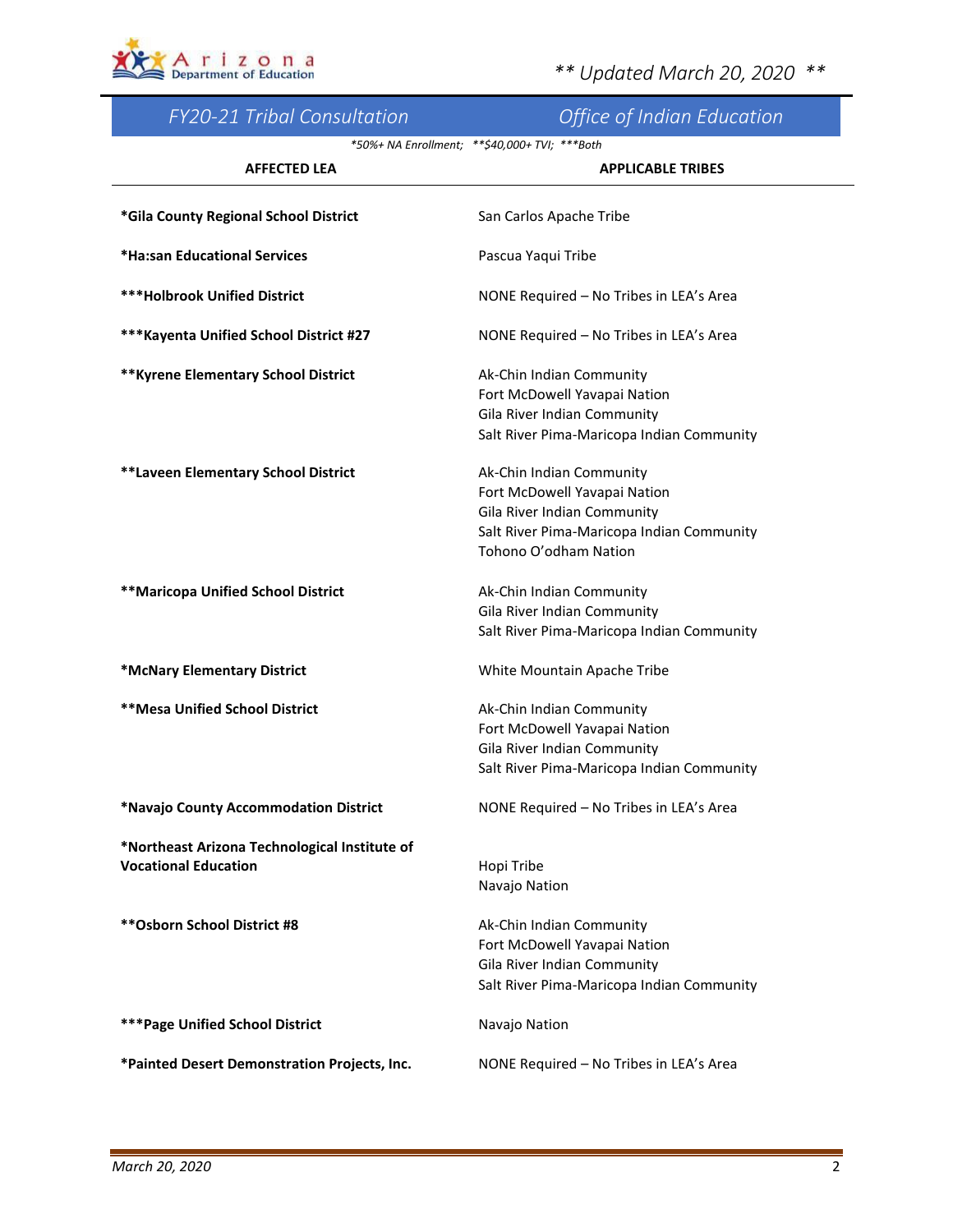

| <b>FY20-21 Tribal Consultation</b>             | <b>Office of Indian Education</b>               |
|------------------------------------------------|-------------------------------------------------|
|                                                | *50%+ NA Enrollment; ** \$40,000+ TVI; *** Both |
| <b>AFFECTED LEA</b>                            | <b>APPLICABLE TRIBES</b>                        |
| <b>**Paradise Valley Unified District</b>      | Ak-Chin Indian Community                        |
|                                                | Fort McDowell Yavapai Nation                    |
|                                                | Gila River Indian Community                     |
|                                                | Salt River Pima-Maricopa Indian Community       |
| <b>**Parker Unified District</b>               | Colorado River Indian Tribes                    |
| <b>*** Peach Springs Unified District</b>      | Hualapai Tribe                                  |
| ** Phoenix Union High School District          | Ak-Chin Indian Community                        |
|                                                | Fort McDowell Yavapai Nation                    |
|                                                | Gila River Indian Community                     |
|                                                | Salt River Pima-Maricopa Indian Community       |
| <b>***Pinon Unified District</b>               | Hopi Tribe                                      |
| <b>***Red Mesa Unified District</b>            | NONE Required - No Tribes in LEA's Area         |
| <b>***Sacaton Elementary District</b>          | Ak-Chin Indian Community                        |
|                                                | Fort McDowell Yavapai Nation                    |
|                                                | Gila River Indian Community                     |
|                                                | Salt River Pima-Maricopa Indian Community       |
| *** Salt River Pima-Maricopa Community Schools | Ak-Chin Indian Community                        |
|                                                | Fort McDowell Yavapai Nation                    |
|                                                | Gila River Indian Community                     |
|                                                | Salt River Pima-Maricopa Indian Community       |
|                                                | Tohono O'odham Nation                           |
| <b>***San Carlos Unified District</b>          | San Carlos Apache Tribe                         |
| <b>***Sanders Unified District</b>             | Navajo Nation                                   |
|                                                | Pueblo of Zuni                                  |
| **Scottsdale Unified School District #48       | Ak-Chin Indian Community                        |
|                                                | Fort McDowell Yavapai Nation                    |
|                                                | Gila River Indian Community                     |
|                                                | Salt River Pima-Maricopa Indian Community       |
| *Shonto Governing Board of Education, Inc.     | NONE Required - No Tribes in LEA's Area         |
| *Skyline Gila River Schools, Inc.              | Ak-Chin Indian Community                        |
|                                                | Fort McDowell Yavapai Nation                    |
|                                                | Gila River Indian Community                     |
|                                                | Salt River Pima-Maricopa Indian Community       |